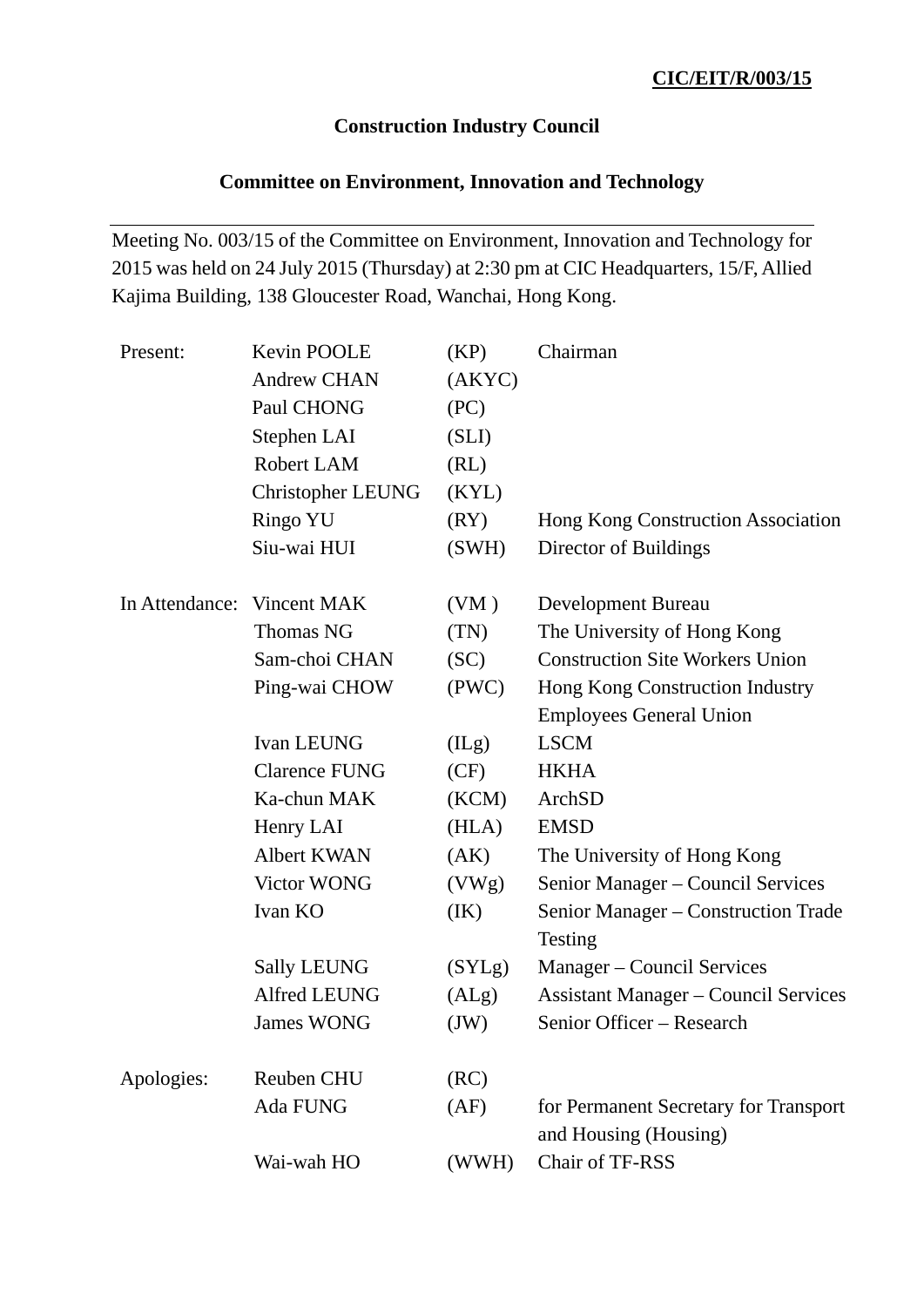| Simon WONG | (SW)   | Chair of TF-RFID                            |
|------------|--------|---------------------------------------------|
| Tony LEE   | (TLee) | <b>Environmental Protection Development</b> |

#### **PROGRESS REPORT**

**Action** 

## 3.1 **Research on River Sand Substitutes for Concrete Production and Cement Sand Mortar Production (Phase Two)**

Members received a presentation by AK from HKU on CIC/EIT/P/012/15 for the endorsement of the final report (English version). The Phase 2 report included the following scope of works:

- Laboratory tests for evaluation on the effects of fines content on concrete and mortar;
- Laboratory tests for investigation on possible substitutes of river sand using crushed waste glass and recycled fine aggregate;
- Field trials of manufactured sand and river sand;
- Draft of recommended specifications for aggregates for mortar;
- Interview with companies.

Members questioned if there was a BSEN (European) standard implemented for Hong Kong's specification. AK responded that there was a European standard for aggregate for mortar but the sieve sizes were totally different. Therefore, the Hong Kong SAR Government Civil Engineering and Development Department produced the local standard - Construction Standard CS3:2013 - Aggregates for Concrete.

Members also wondered if the production process of sand was environmental friendly. AK provided two processes of controlling the fine contents for reference, the water-washing sand and air classification. He explained that the former one was cheaper, yet, a lot of pollution was produced. On the other hand, the later one was greatly adopted in worldwide. Less pollution was produced. However, the air classification could only function with dry fine aggregates.

Some Members wondered the appetite for producing the recycle fine aggregates and if it could be produced in the same plant of doing manufacturing sand. AK explained that there was lack of space for recycling industry in Hong Kong. Besides, the recycling production process of the aggregates was held in Mainland China. The equal products would then be exported to Hong Kong. Thus, Hong Kong's C&D rate was very low as the waste was not produced within Hong Kong. He further elaborated that the plant could use up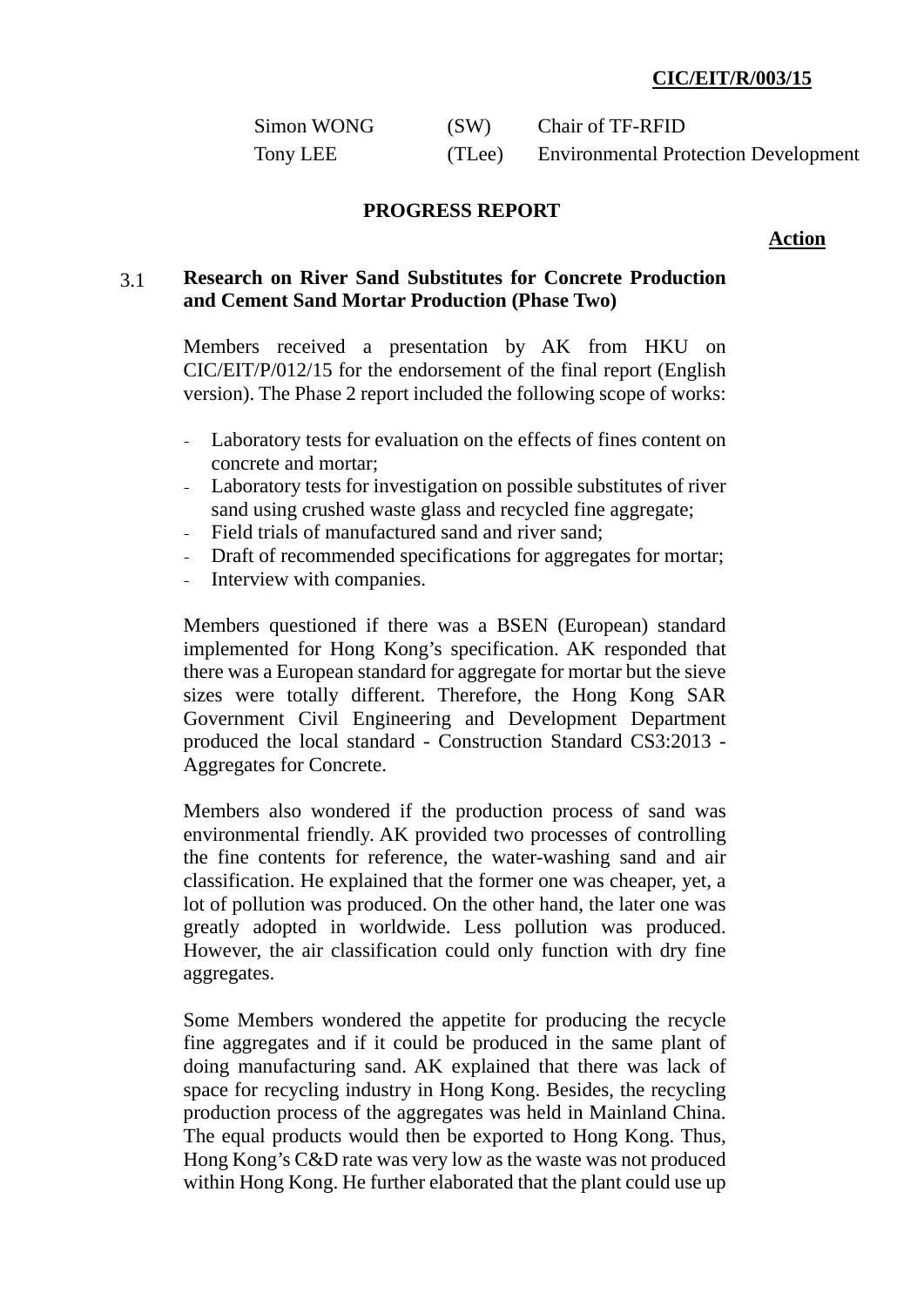#### **Action**

to 100% recycled waste in low grade concrete and mortar.

After deliberations, Members endorsed the final report (English version).

*(PC and SC joined the meeting at 2:50pm and 2:53pm respectively; AK left the meeting at 3:10pm)* 

## 3.2 **Consultancy Services on Development Strategy for the Hong Kong Construction Industry**

*(JW joined the meeting at 3:10pm)* 

JW provided a presentation on Paper CIC/EIT/013/15 to the members. The presentation provided the progress update. Members were invited to comment on Chapter 5 and 7, either in written form or verbal form to the CIC Secretariat in four weeks time after the meeting. Members were also invited to join the consultation forum that would be held on 30 September 2015 to provide recommendation on the Mckinsey report. It was expected that the project would be completed at the end of this year.

Members were invited to provide their comments and feedback on this final draft report to the Secretariat.

[**Post Meeting Note:** No comments and feedback received from Members on the Mckinsey report]

*(JW left the meeting at 3:25pm)* 

## 3.3 **Confirmation of the Progress Report of the Previous Meeting**

Members took note of Paper CIC/EIT/R/002/15 and confirmed the progress report of the last meeting held on Thursday, 30 April 2015 at CIC Headquarters, 15/F, Allied Kajima Building, 138 Gloucester Road, Wanchai, Hong Kong.

## 3.4 **Matter Arising from the Previous Meeting**

VWg updated the following 3 matters: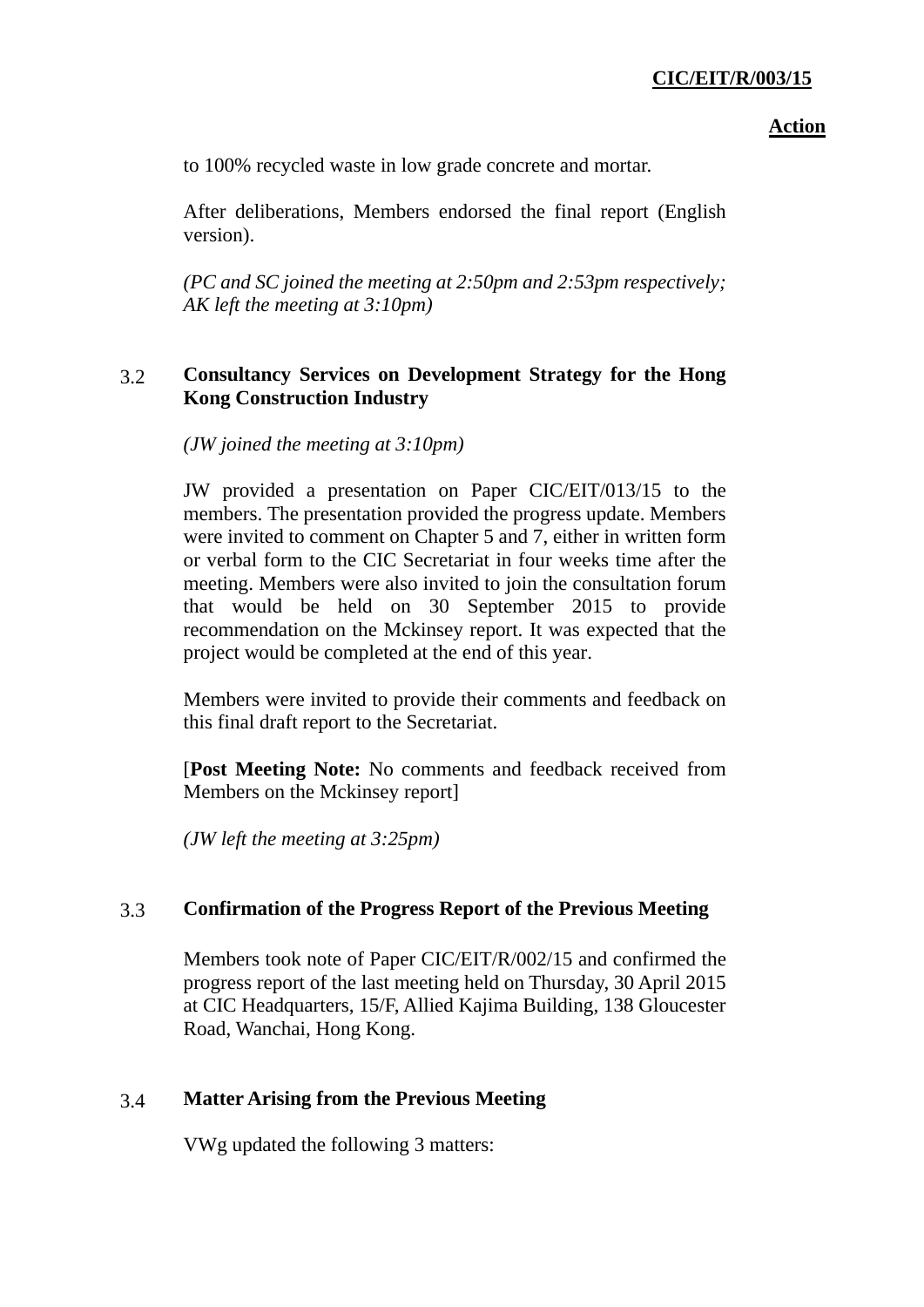#### **Action**

- Refer to Agenda Item 2.5, the progress update of RFID in Monitoring Movement of Construction Waste would be reported in Agenda 3.5.
- Refer to Agenda Item 2.7, the Task Group on Establishment of Industry Standard for BIM Implementation, the English Version of the BIM Standard was endorsed by the committee on 30April 2015. It was further approved in the Council Meeting No. 003/15 held on 19 June 2015. It would be published as reference materials and uploaded on CIC website.
- Refer to Agenda Item 2.8, Assignment Brief of BIM Standards to Facilitate the Submission of GBP for Statutory Authorities (Phase One), the Secretariat took note of the comment and would update in preparing the tender.

# 3.5 **Progress Update on the Task Force on Schematic Design for Application of RFID, GPS and Sensor Technology in Monitoring the Movement of Construction Waste**

ILg from LSCM updated the Members on the progress of the Task Force. The objective of the RFID trial system was to monitor the dump trucks carrying the construction waste to the landfill center. The original plan was to complete the trial system by the end of July 2015. Yet, there were difficulties on the installation of the system at the North East New Territories (NENT) Landfill site. A technical installation proposal for the pilot test to be carried out for the dump trucks running between NENT landfill was submitted to the contractor of NENT site by LSCM for reference and comment. Another issue was about the workers' insurance coverage. LSCM had certain project amount to cover the liabilities for their research centre but NENT required to buy insurance for the workers as well thus LSCM need to buy two insurance sets. Moreover, MTRC was willing to provide some sites to LSCM for trial run; LSCM would work with them to find suitable construction sites. So that the RFID trial system could be set at the starting point of the MTR site and the end point at the NENT site.

Some Members wondered the timescale to get the RFID system implemented and the public insurance. It was predicted to start off the progress in the middle of August 2015. The pole would then be moved from the Tsing Ma Bridge to the NENT site for installation. Two separate public insurances would be covered. One was the insurance for the pole installation, while the other one would be the insurance for workers at the NENT site. ILg explained the target to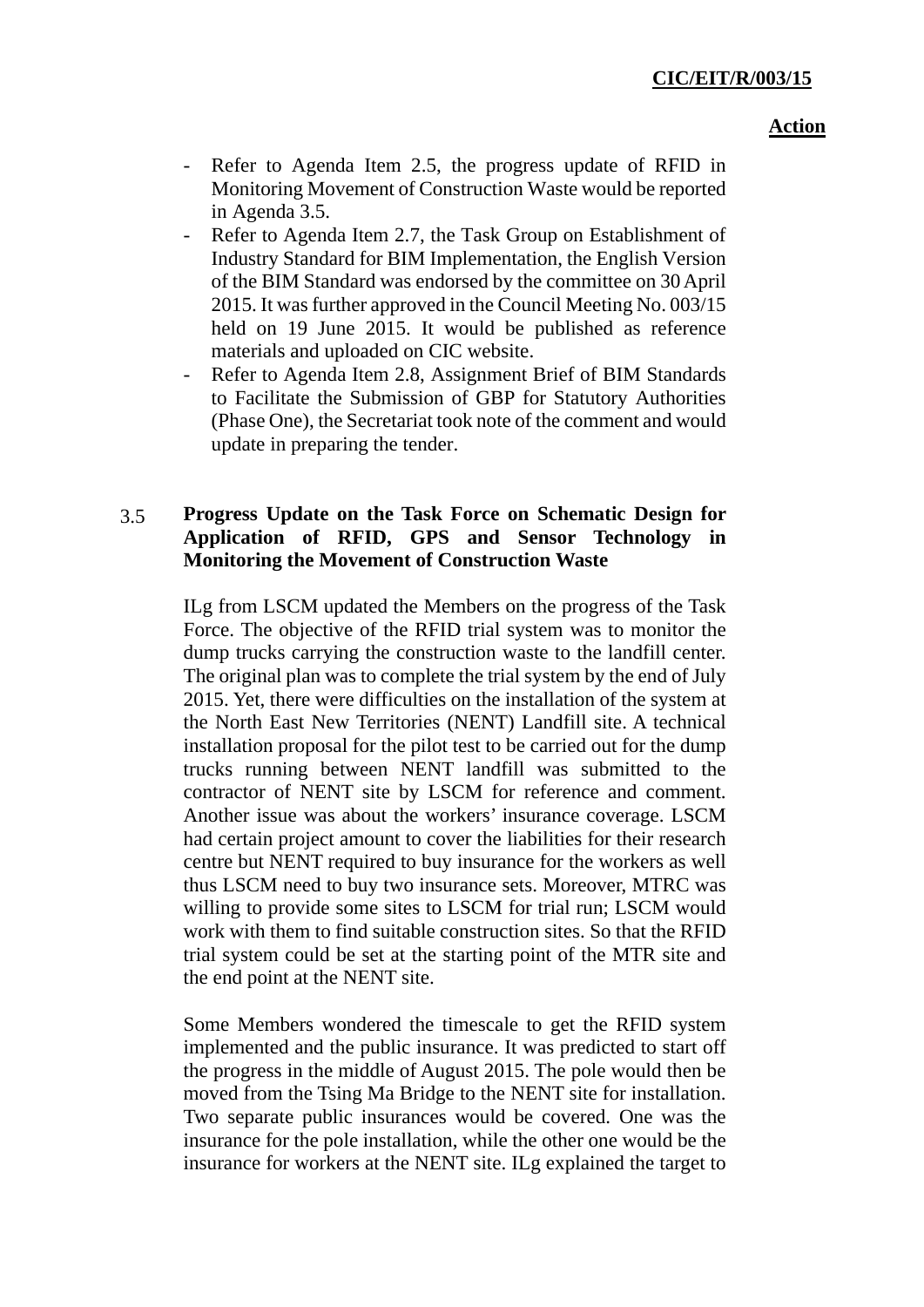complete the trial system setup in September 2015.

## 3.6 **Research and Survey on the Construction & Demolition (C&D) Waste in Hong Kong**

A Task Group on Strategy for Management and Reduction of Construction and Demolition Waste in Hong Kong was formed lately. Invitation emails had been sent to all relevant departments, associations and institutions last month. Up till now, six representatives from Development Bureau (DevB), Hong Kong Housing Authority (HKHA), Hong Kong Green Building Council (HKGBC), The Hong Kong Institution of Engineers (HKIE), The Hong Kong Institute of Surveyors (HKIS) and Hong Kong Construction Association (HKCA) confirmed to join the Task Group. However, Environmental Protection Department (EPD) and The Hong Kong Institute of Architects (HKIA) had not yet nominated a representative to join the Task Group. CIC Secretariat would follow-up accordingly.

**[Post Meeting Note:** Civil Engineering and Development Department (CEDD) nominated Ir Stephen YIU Fan-lai, while The Hong Kong Institute of Architects (HKIA) nominated Mr. Chan Cho Sing, Joel to join the Task Group. EPD replied that they would assign different representatives to attend the Task Group Meetings with reference to the discussion natures, for example, Mr. Andrew LAI would attend the second meeting held on 26 October 2015 to share with the task group about the experience on the previous snapshot survey report conducted in 2013. Mr. Harris WONG would provide advice and assistance to facilitate the future Task Group snapshot surveys at EPD's landfills while Mr. Eddie LEUNG would provide advice and assistance to policy related issues.]

# 3.7 **Client Summit Reports of the Development of BIM Implementation Strategies for Government Sector; Public Sector and Private Sector**

*(TN joined the meeting at 3:48pm)* 

IK reported the Paper CIC/EIT/P/014/15 and Members were invited to endorse the paper after deliberation.

The reports aimed to assist project clients to work out their own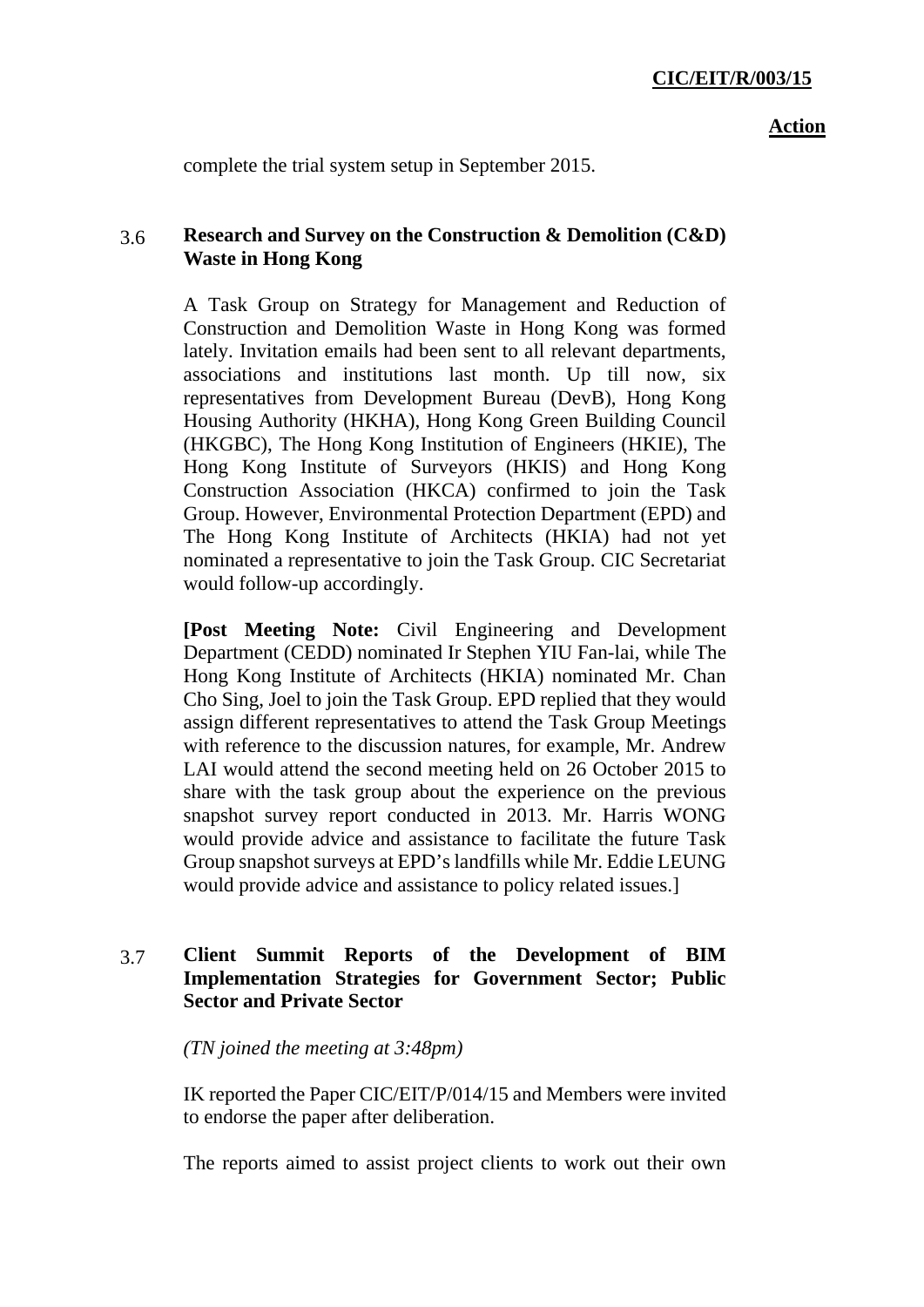#### **Action**

BIM implementation strategies and provided decision makers of the project clients with valuable insights and international experiences to adopt the BIM around the world. The Summit report illustrated both the diversity and communality of the issues faced by the project clients in Hong Kong. Suggestions and solutions were recommended in the report. In addition, action plan of first year, third year and fifth year were also included in the report. Some strategic recommendations with respect of planning, adoption, technology and performance were suggested based on the discussion in the summits and workshops.

The followings were highlighted:

Refer to the client summit report; some Members noticed that Fire Services Department and Lands Department did not participate in the Project Clients Summit. Some concerns were raised about the statutory submissions by using BIM for General Building Plan to the Government sectors, which were yet to be agreed among different departments. Some Members welcomed the CIC approach to educate the industry in using BIM. Lastly, it was agreed that gradual progression of BIM adoption was needed for implementation and dissemination to the industry.

After deliberations, Members endorsed the report for the CIC Secretariat to publish the three reports on the CIC website after gaining approval from Council.

[**Post Meeting Note:** The above-mentioned reports were approved by the CIC Meeting No. 004/15 held on 28 August 2015]

## 3.8 **Assignment Brief for the Survey on the Potential Utilization of Prefabrication Yard in Hong Kong**

KP reported the progress of the tender to the Members. The Assignment Brief for the Survey on the Potential Utilization of Prefabrication Yard in Hong Kong had been reviewed by him and invited the CIC Secretariat to proceed the tender process accordingly.

CIC Secretariat

## 3.9 **Any Other Business**

Regarding to the heavy metal content being found in drinking water, one of the Members suggested Com-EIT to consider the possibility